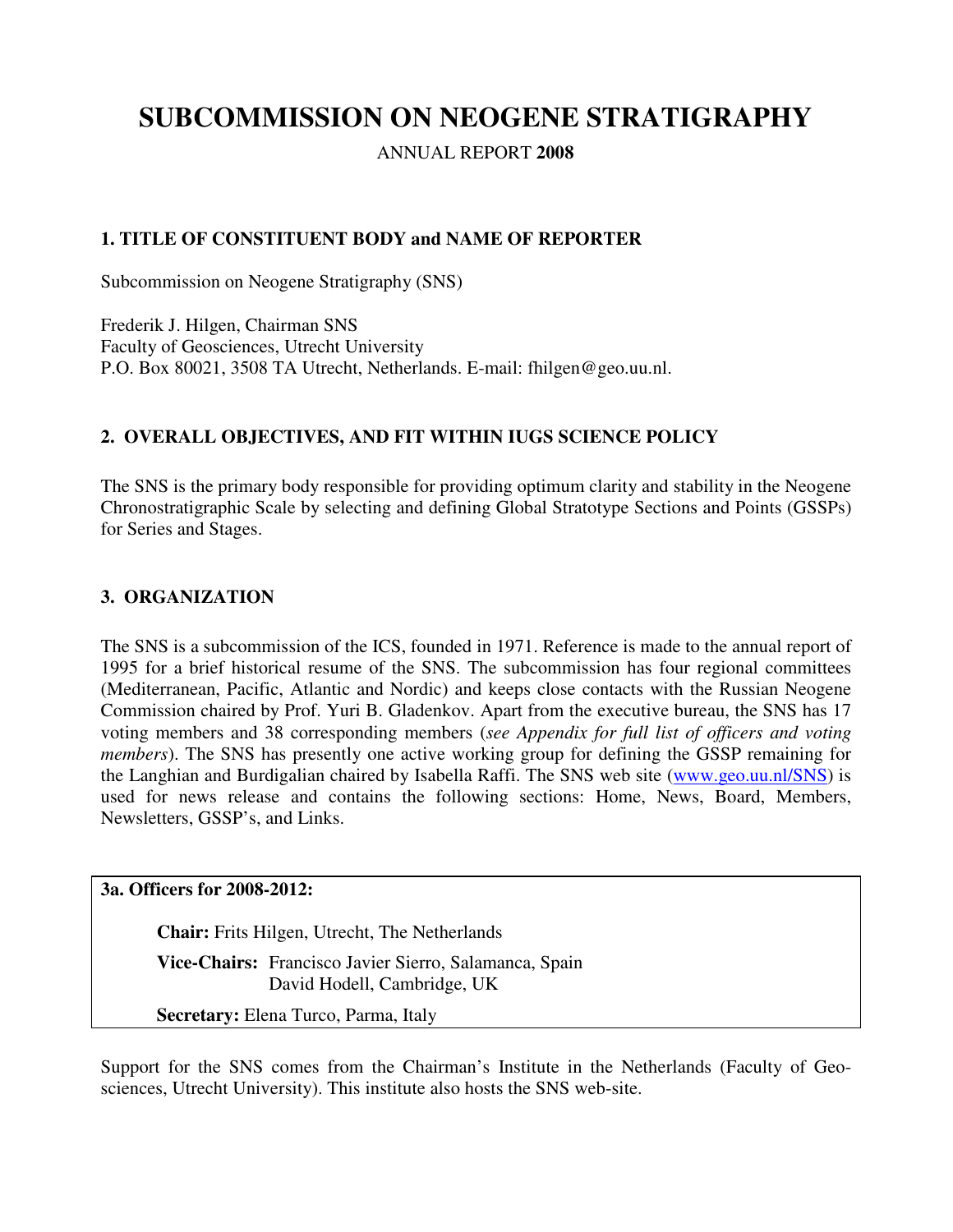# **4. INTERFACES WITH OTHER INTERNATIONAL PROJECTS**

There is a close link with (I)ODP because of its important role in the development of integrated time scales for the Neogene, in testing the global correlation potential of bio-events, and in a better understanding of climate and ocean history during this time span.

# **5. CHIEF ACCOMPLISHMENTS AND PRODUCTS IN 2008**

A short paper about the formal definition of the Serravallian GSSP is in press in *Episodes*.

An integrated stratigraphic study is being carried out on the downward extension of the La Vedova section near Ancona (central Italy), one of the most promising potential boundary stratotype sections for defining the Langhian GSSP. The La Vedova section has been studied in detail and an astronomical tuining is established. The study of the downward extension is part of the ongoing italian research project (PRIN 2006 - prot. 2006047534 - "In search of the Global Stratotype Sections and Points of the Burdigalian and Langhian Stages and paleoceanographic implications") directed at defining the remaining GSSPs (Langhian, Burdigalian) in the Neogene.

SNS was heavily involved in the debate on the formal definition and status of the Quaternary. Several papers were published by a core group of its members to express the general viewpoint of the Neogene community and presented at the  $33<sup>rd</sup>$  IGC in Oslo.

# **6. CHIEF PROBLEMS ENCOUNTERED IN 2008**

A reamining problem is the possible lack of suitable sections in the Mediterranean for defining the Burdigalian GSSP. This is certainly the case if we prefer to have the Burdigalian GSSP defined in astronomically tuned deep marine sections that underlie the geologic time scale. The alternative option to have this boundary defined in ODP cores is being seriously considered by the Working Group on the Langhian and Burdigalian GSSPs.

Following problems with the SNS website, an updated and revised website became fully operational in the beginning of 2008.

| <b>Credit on Nov 2007</b>        | Euro        | 3836,84   |
|----------------------------------|-------------|-----------|
| Contribution 2008 ICS to SNS     | Euro        | $+933,88$ |
| 33rd IGC Oslo Hilgen             | Euro        | $-760,84$ |
| 33 <sup>rd</sup> IGC Oslo Turco  | Euro        | $-523,89$ |
| Contribution 2007 ICS difference | Euro        | $-48,33$  |
| <b>Credit on Nov 2008</b>        | <b>Euro</b> | 3428,60   |

## **7. SUMMARY OF EXPENDITURES IN 2007:**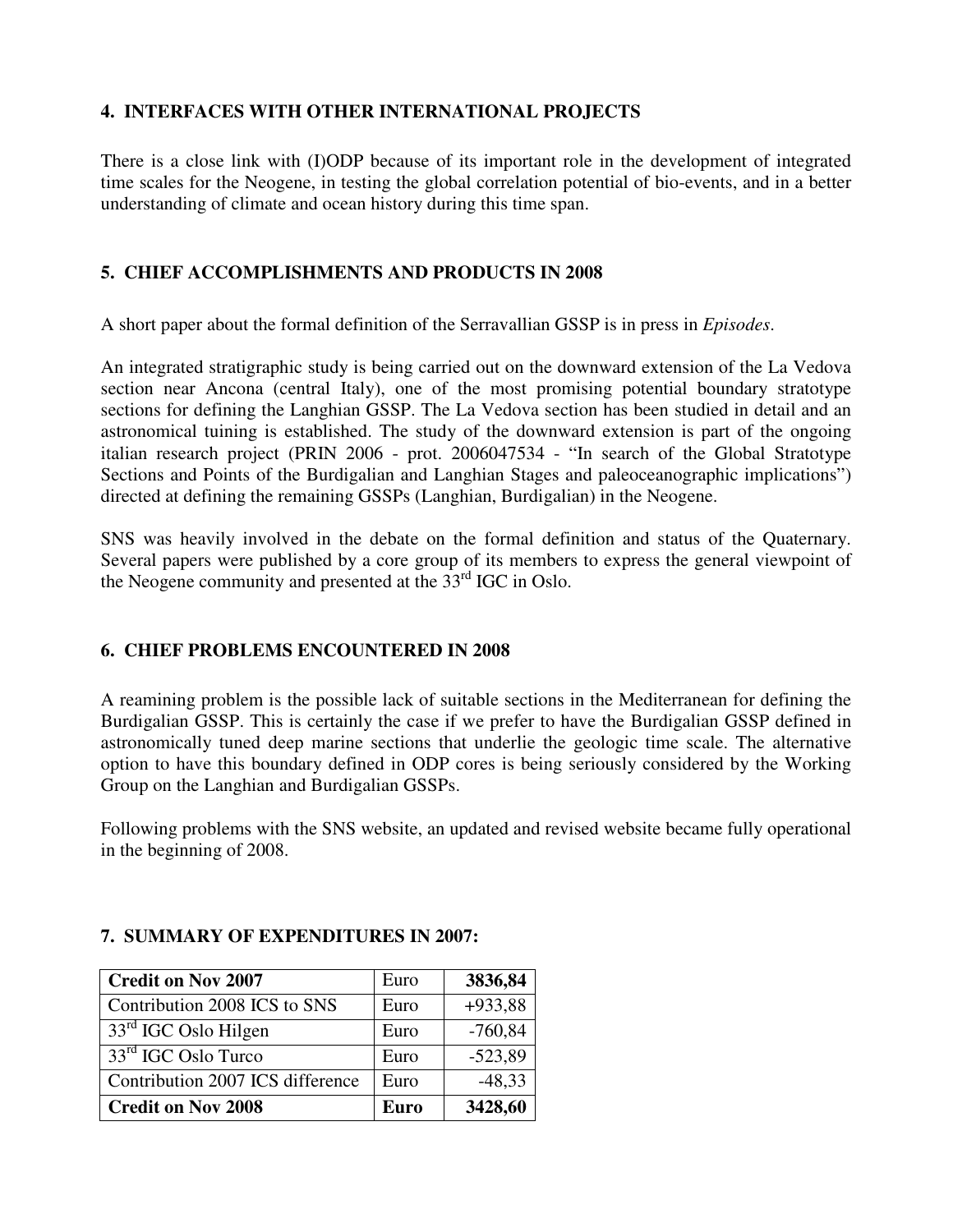### **8. WORK PLAN, CRITICAL MILESTONES, ANTICIPATED RESULTS AND COMMUNICATIONS TO BE ACHIEVED NEXT YEAR (2009):**

Continuing research on suitable sections and/or cores for defining the remaining GSSPs of the Langhian and Burdigalian. Following results of a detailed study of the downward extension of La Vedova section, it will be examined whether this section remains a good candidate for the formal definition of the Langhian GSSP. Although calcareous microfossil preservation is not perfect, the section is suitable for establishing a high-resolution integrated magnetostratigraphy and a calcareous plankton biostratigraphy. Following the succesfull tuning of the La Vedova section, an attempt will be made to tune the downward extension using geochemical element analysis in combination with the detailed lithological log. If the section is considered less suitable for defining the Langhian GSSP, a pilot study may be carried out on alternative sections on Sardegna.

In absence of suitable Mediterranean sections for defining the Burdigalian GSSP, the option to formally designate this boundary in an ODP core will be seriously explored.

## **9. BUDGET AND ICS COMPONENT FOR 2008**

| Organization workshop on base-Langhian and base-Burdigalian  | Euro 1500   |
|--------------------------------------------------------------|-------------|
| Optional: Fieldtrip to the La Vedova section (base-Langhian) | Euro $1500$ |

## **10. SUMMARY OF CHIEF ACCOMPLISHMENTS OVER PAST FIVE YEARS (2004- 2008)**

*See Accomplishments in 2008 (above) for additional details.* 

2004

Publication of a revised Neogene Time Scale (Lourens et al., 2004 in Gradstein et al., 2004. Geologic Time Scale 2004. Cambridge University Press, ~500 pages).

2005

Selection of the Ras il Pellegrin section on Malta as the most suitable (Mediterranean) section to define the Serravallian GSSP and the mid-Miocene Mi-3b oxygen isotope event as prime guiding criterion for the boundary. Preparation of the Serravallian GSSP proposal.

#### 2006

Serravallian GSSP proposal was sent out to SNS voting members; a quorum of about 86% was reached and all votes were positive except for one which was positive but with reservations. Submission of revised proposal to ICS and acceptance of proposal by ICS with a 83% majority. Submission of the Serravallian GSSP proposal to IUGS for formal ratification.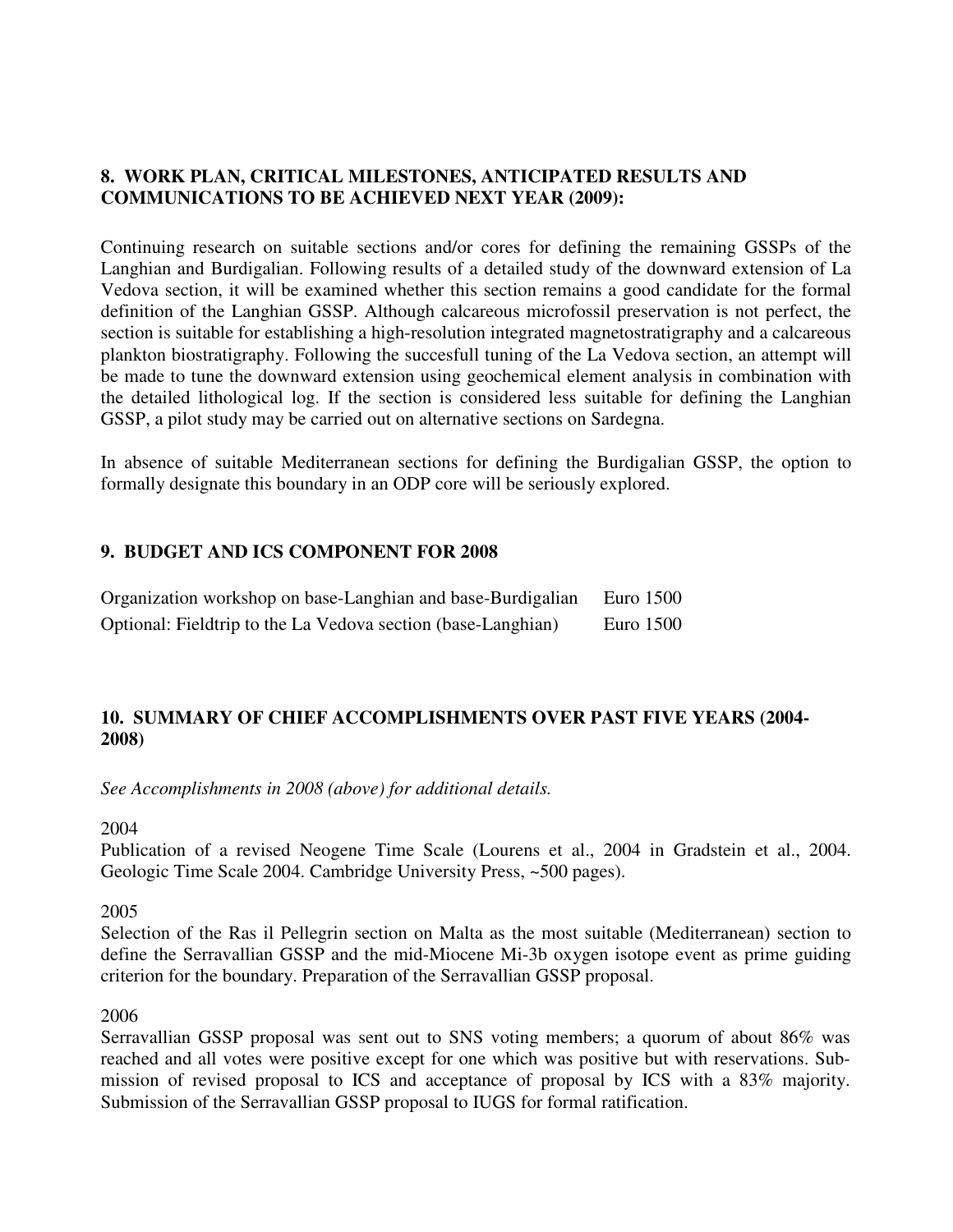#### 2007

Ratification of the Serravallian GSSP proposal by IUGS. Pilot study of the La Vedova section, a candidate section for the Langhian GSSP. Revision and update of SNS website.

#### 2008

Integrated stratigraphic studies of the La Vedova section and its downward extension by italian and dutch research teams, the latter section being the prime candidate for defining the Langhian GSSP. Revision and update of SNS website. Publication of several papers on the definition and status of the Quaternary and Neogene. Preparation of a "Neogene" proposal for the formal ICS voting procedure on the Quaternary-Neogene issue.

## **11. OBJECTIVES AND WORK PLAN FOR NEXT 2 YEARS (2009-2010)**

Organization of a workshop on the selection of boundary criteria and sections for defining the 2 remaining stage boundaries in the Miocene, namely the base-Langhian and the base-Burdigalian. A potentially suitable section in the Mediterranean region that may serve as Langhian GSSP has been identified (La Vedova). Crucial questions to be addressed during the workshop are: 1) is La Vedova suitable to be proposed as Langhian GSSP, and 2) should we abandon the ambition of having the Burdigalian GSSP directly tied within an astrochronologic framework in order to have the GSSP defined in a Mediterranean landbased section, or should we define this GSSP in drilled ODP sequences at Ceara Rise or any other tuned sequence drilled by (I)ODP.

Selection of most suitable section/ODP core and guiding criteria for defining the Langhian and Burdigalian GSSPs in 2009. Writing of proposals for the Langhian and Burdigalian GSSPs in 2009- 2010.